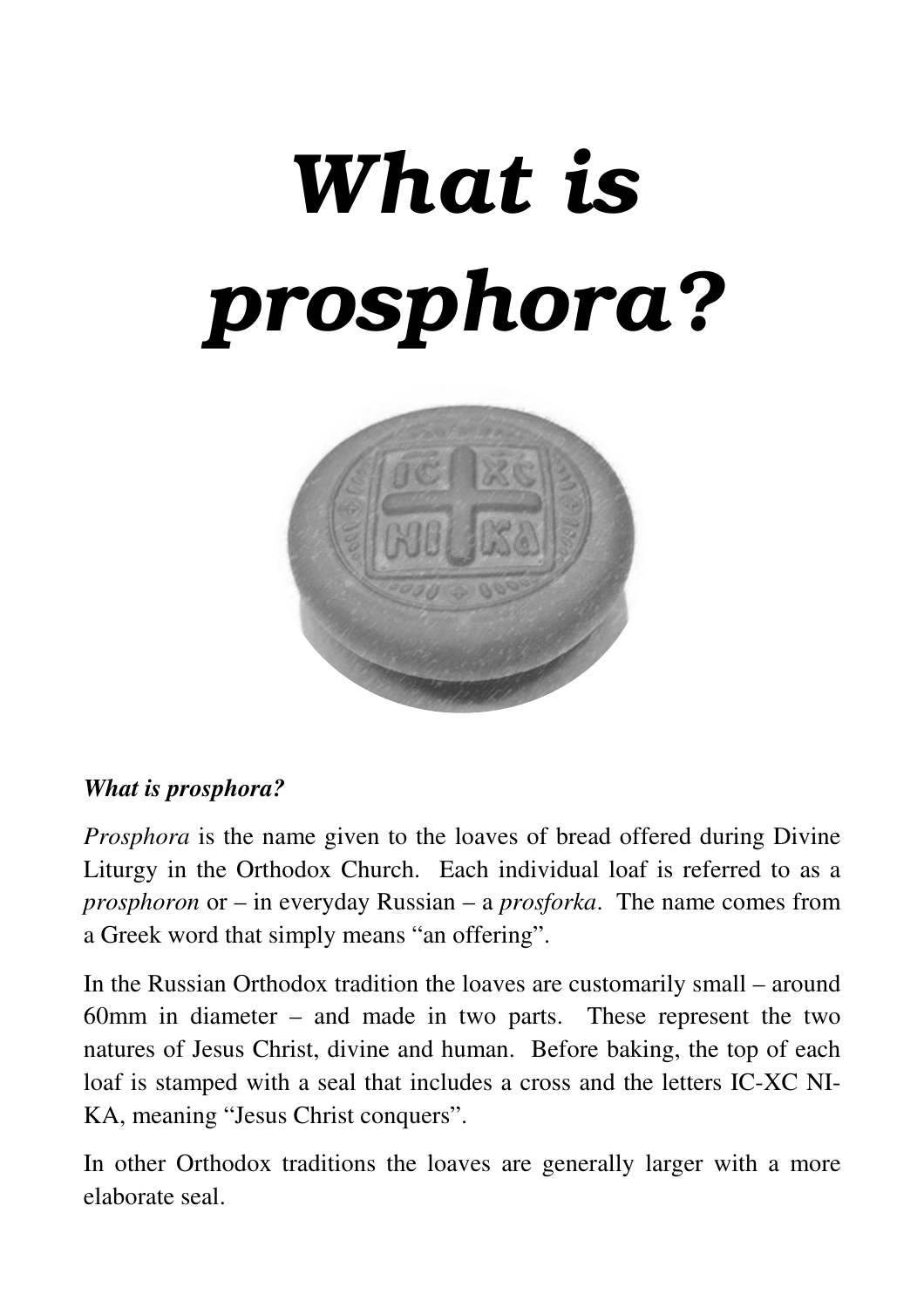#### *How are prosphora used?*

Before Divine Liturgy begins the priest carefully selects and prepares five prosphora. He then begins a special service of preparation called the *prothesis* ("setting forth") or *proskomedia* ("offering"). This service is

done quietly by the priest inside the altar. One of the prosphora prepared is called the "Lamb" and is offered on the Holy Table during Divine Liturgy. When consecrated, it becomes the Body of our Lord Jesus Christ and, when mixed with the consecrated wine that becomes His Blood, a part of Holy Communion. The other four



prosphora are used to commemorate the Mother of God, the ranks of saints, and the living and departed.



In addition, the people can offer prosphora for themselves and on behalf of their living and departed Orthodox Christian family members and friends. In the Russian tradition the prosphora are purchased at the candle-desk near the entrance to the church. The names of those to be commemorated are written on slips of paper – red for the living and black for the departed – or in a special commemoration book

(a "помянник", in Russian). These names are read out in the altar during the service of preparation and the Divine Liturgy.

#### *How should the names of those to be commemorated be written?*

The **full baptismal names** of those to be commemorated should be written – for example: Michael rather than Misha, and Elizabeth rather than Liza. Clergy and monastics should be given their full rank – for example: *Reader* Stephen rather than Stephen, *Protodeacon* Vladimir rather than *Father*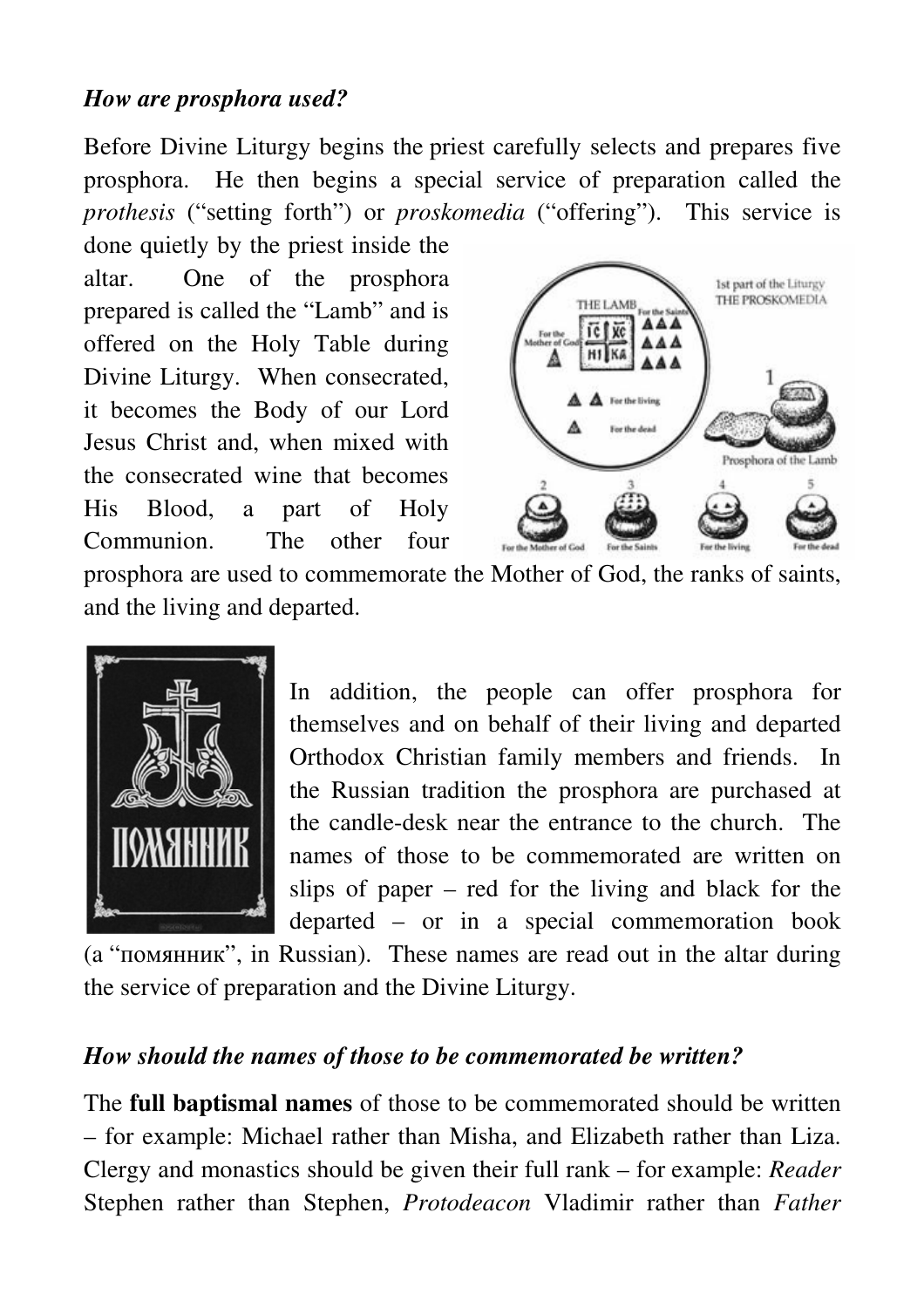Vladimir, and *Abbess* Anna rather than *Matushka* Anna. Surnames should

not be included. All names should be written neatly and clearly.

If writing names in Russian it is important to use the genitive case ("родительный падеж").

At Divine Liturgy only baptised Orthodox Christians may be commemorated.

о здравни Ceprus uump.  $\Omega$ Biaguinipa Lapanico worras Arexcangga Museaura Mamuanoe Hagencave Hunoi

€ о упокоєнии answer Armorius Magnuna Conegrana rpom. Pulunna Kahia Bacuna Ceprus Benbe Unusibe. isadabu

Books and lists should be checked carefully and regularly to make sure that the details are correct and up to date.

## *When should prosphora and the lists of names be submitted?*

To avoid delays in the Divine Liturgy, prosphora and lists of names need to be taken into the altar as early as possible. They cannot be received any later than during the Cherubic Hymn (Херуви́мская песнь, "И́же херуви́мы"). When a lot of prosfora are brought into the altar late, the choir has to repeat the Cherubic Hymn to give the priest extra time to commemorate those whose names are submitted. In many parishes an order for prosphora and arrangements for the commemoration of names can be made on the preceding evening. It is also possible to make arrangements to have a certain number of prosphora and names submitted at every Divine Liturgy.

#### *How are names commemorated by the priest?*

This depends on the number of names to be commemorated. When the number of names is great the priest will simply take three small particles from each prosphoron, praying as he does so for those who made the offering and for the living and departed for whom it was made. The lists of